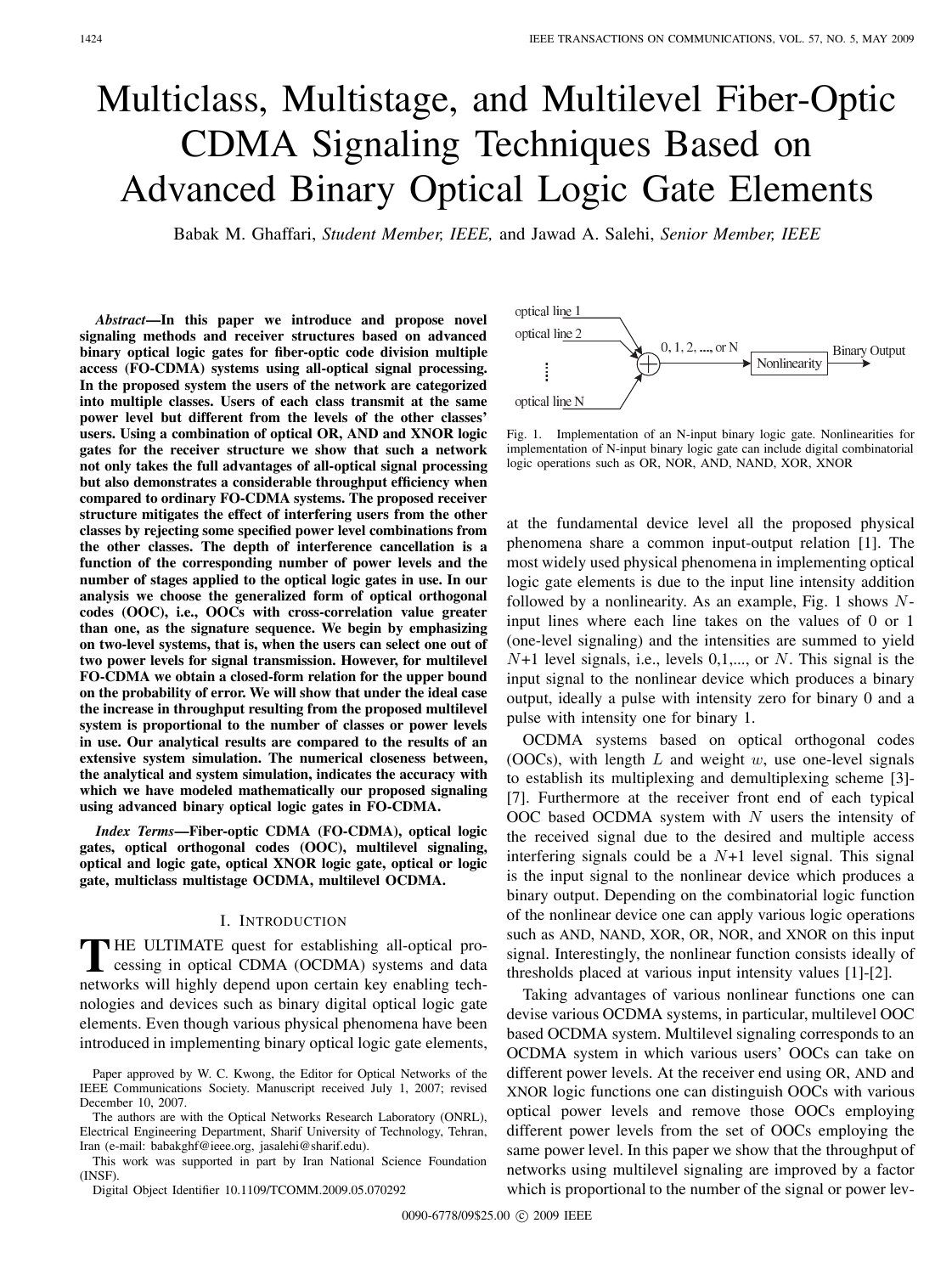els used in the system. As a matter of fact, recently, it has been shown in some research works that using multilevel signaling or having users with different power levels may improve the system performance if the transmitted powers are controlled and if the corresponding receivers have a complete knowledge on the power levels of the users [8]-[10]. For instance, in [8] a power control algorithm using variable optical attenuator prior to transmission has been proposed in order to maximize the capacity of a multirate fast frequency hopping OCDMA system. While in [9] authors have investigated a multirate OCDMA system with time hopping, a wisely-designed optical block, namely, optical power selector which consists of a set of optical hardlimiters and couplers has been inspected in this work for improving the system performance when the users transmit at different power levels. In [10] authors have proposed an OCDMA system with M-ary pulse amplitude modulation (PAM), applying the chip-level receiver with Mlevel threshold detection which is superior to OOK-CDMA systems in term of improving the bit error rate. Elsewhere multiweight orthogonal codes are also investigated to achieve differentiated QoS for an OCDMA network [11]. In [12] the authors present an algorithm for generating multiweight multilength strict OOCs to support OCDMA networks with arbitrary QoS and rate.

In this paper, we propose and study the use of binary optical logic gates including OR, AND and XNOR gates in order to design an all-optical receiver for a multilevel FO-CDMA system. Employing optical logic gates in FO-CDMA receiver not only gives us the advantage of ultra-fast optical signal processing but also mitigates the effect of multiple access interference (MAI) signal significantly as we show in the following sections. For our system description, we consider the ideal model for the optical gates and neglect the Poisson shot noise and receiver thermal noise in our analysis. We employ OOCs with cross-correlation coefficient,  $\lambda \geq 1$ , as the signature sequences. It has been shown that OOCs with  $\lambda$  = 2,3 not only presents a larger cardinality but also can improve system performance when compared to  $\lambda = 1$  [7]. However, our performance analysis are obtained as a function of  $\lambda$ . Furthermore we present a throughput analysis in order to compare the performance of multilevel with that of an ordinary one-level FO-CDMA system. We show that the increase in the network's throughput is asymptotically proportional to the number of power levels used in the system.

Furthermore, we study the effect of multiple access interference (MAI) which is the dominant noise in any OCDMA systems. We obtain the floor limit of the system performance due to MAI and also obtain the maximum achievable number of users that are permitted to communicate simultaneously on the shared optical channel without exceeding a predefined BER. In general to obtain a thorough analysis for the power and the energy efficiency of the proposed system it is required to consider the main sources of noise such as shot noise, loss of fiber, loss of passive optical components, nonlinear effects of the fiber, noises due to optical gate elements employed in the proposed receiver structure. However, in this paper, we only consider MAI in order to highlight the essential features to our proposed signaling methods and receiver structures based on advanced optical logic gate elements.



Fig. 2. OR and AND gate structure for FO-CDMA receiver

The rest of this paper is organized as follows: in section II we describe the model of a system which is based on optical OR and AND logic gate structures. We show that in this model if some users consume higher power level than the others, they achieve better performance without affecting lower power users' performance. In section III we introduce the receiver structure based on optical OR, AND and XNOR gates which improve the performance of both low and high power users simultaneously. Section IV generalizes the results of section III to a multilevel FO-CDMA system. Section V discusses and obtains the throughput of the proposed multilevel FO-CDMA system and compares its value with that of an ordinary onelevel FO-CDMA system. Finally in section VI we conclude the paper.

# II. PRELIMINARY DISCUSSIONS ON TWO-LEVEL FO-CDMA SYSTEM MODEL

The FO-CDMA system considered in this paper consists of  $N$  users communicating asynchronously through a passive  $N \times N$  star coupler. To transmit its corresponding information bits each user employs an OOC stream as the signature sequence. We use the generalized form for the OOC set where the cross-correlation coefficient of the code sequence, i.e.,  $\lambda$ , is an arbitrary value bounded by the code weight  $w$ . On the other hand, at the receiver end each user using its corresponding code structure decodes its information bits. We employ the well known AND logic gate receiver structure for the FO-CDMA receiver [7]. This structure is realized by a thresholder (OR logic gate) followed by a decoder that could consists of fiber tapped delay lines and an optical AND logic gate element as shown in Fig. 2. The thresholder's value, prior to optical decoder, is set at power level  $P$  which is the received optical power level of the desired pulsed chips that constitute the corresponding OOC code in use. For the sake of analytical simplicity we ignore the fiber loss and splitting effect of all optical passive devices within the network such as star coupler, encoder, decoder, and optical logic gates. In other words we assume that the transmitted pulsed chips at power level P are received at the same power level at the receiver side.

From Fig. 1, to establish an AND logic function the threshold Th is defined such that the input intensity  $I$  to the nonlinearity must satisfy the following condition: if  $I > (Th = N)$ the output of the nonlinear device is one, otherwise it is zero. As another example to establish OR logic function the threshold Th is set at one, i.e.,  $Th = 1$ , and if the input intensity  $I \geq 1$ , the output of the nonlinear function is one otherwise it is zero. The optical AND logic gate is modeled by a multi-input single-output device as shown in Fig. 3 [1]. If the sum of all input ports' power is greater than the value of the gate, the output generates an *on* or pulsed signal with a power level  $P_0$ , otherwise the output is *off*. One can check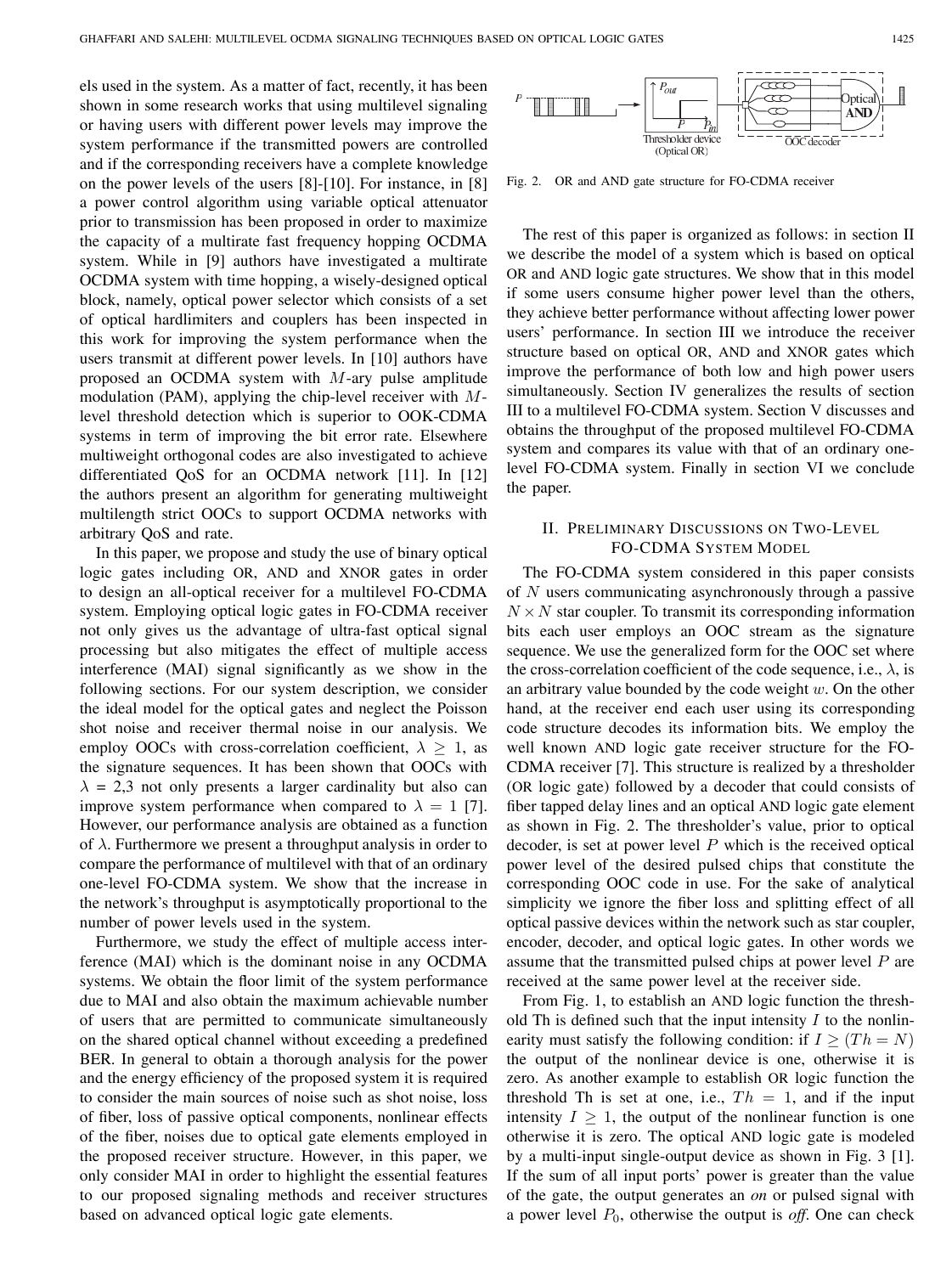

Fig. 3. Optical AND, XNOR gates' input/output diagram

that the thresholder device, i.e., OR logic gate, is equivalent to an optical AND logic gate with only one input port. The performance analysis of the system in Fig. 2, considering multiple-access interference (MAI) is evaluated in [7], also see Appendix A.

In many multiclass access networks one or more users intend to have a better quality of service, QoS, at the cost of higher power consumption or any other criteria that the system or network management indicates. Assume that for the above mentioned FO-CDMA network of Fig. 2, one out of the N users transmits at the power level of  $P + \Delta P$  while the remaining  $N-1$  other users transmit at the power level P. And also assume that the resolving power of the optical thresholder is within or better than  $\Delta P$  [2]. In other words the optical thresholder device can distinguish between power levels P and  $P + \Delta P$  with no ambiguity. The receiver threshold for each of the remaining  $N - 1$  low power users is set at P. Thus from the lower power user's receiver point of view, the interference caused by the higher power user, i.e., the user with power level  $P + \Delta P$ , on the marked pulsed chips of the desired lower power user is similar to the interference from other lower power users. Therefore the performance of low power users due to the presence of a high power user is not altered. On the other hand, the thresholder value of the high power user's receiver is set at  $P + \Delta P$ . In this case the interfering pulsed chips with power level  $P$  are eliminated at the output of the thresholder of the high power user's receiver. So, only, when at least two low power users hit on a marked chip of high power user, this chip is interfered. In a more generalized form if we have  $cP < P + \Delta P \le (c+1)P$ , with  $c$  as a positive integer, a marked chip of the high power user is interfered if and only if at least  $c + 1$  low power users hit on a designated marked chip. The higher the value of the c the lower the probability of error for high power user, at the cost of more power consumption. Although the probability of error for low power users is independent of the number of high power users when the total number of users in the network is fixed, the performance of high power users degrades with increasing number of high power users.

Let  $N_1$  be the number of class 1 users with lower power level, say  $P_1$ , and  $N_2 = N - N_1$  be the number of class 2 users with higher power level, say  $P_2$ . Let  $cP_1 < P_2 \le (c+1)P_1$ , where  $c$  is a positive integer. Following the above discussion the probability of error for the class 1 users,  $P_{e1}$ , is a function of  $N$  which of course is obtained from eq.  $(A.5)$ . However when we consider the desired user to be a member of class 2,

i.e., high power users, the probability of error for a member of class 2 users,  $P_{e2}$ , depends either on N or  $N_2$ . If we denote by w the OOC code weight, for an AND gate receiver an error is occurred when all  $w$  marked chips of the desired OOC are interfered. The jth marked chip of a desired class 2 user is interfered by the class 2 interfering users if at least one class 2 interfering user hits the jth chip of the desired user. Furthermore the same jth marked chip of the desired class 2 user is interfered by the class 1 users if it is hit by at least  $c+1$  class 1 users. In general the interference patterns that can cause an error can be categorized into  $w + 1$  disjoint groups. If so, the probability of error is obtained by the summation of the probabilities of occurrence of each group's events. The first group contains such patterns in which class 2 interfering users hit all w marked chips of the desired user's OOC code. The second group contains such patterns in which class 2 interfering users hit exactly w−1 marked chips of the desired user OOC and class 1 interfering users hit the single remaining marked chip. Continuing this procedure the ith group contains such patterns in which class 2 interfering users hit exactly  $w - i + 1$  marked chips and class 1 interfering users hit the remaining marked chips. Therefore if we denote the number of interferences on the jth marked chip of a class 2 user by  $\alpha_i$ and considering the statistical independence among the users we can write:

$$
P_{e2} = \frac{1}{2} \sum_{i=1}^{w} {w \choose i} \times \Pr(\alpha_1 = 0, \dots, \alpha_i = 0, \alpha_{i+1} > 0, \dots
$$

$$
\alpha_w > 0 | N_2 - 1 \text{ class 2 users})
$$

$$
\times \Pr(\alpha_1 > c, \dots, \alpha_i > c | N_1 \text{ class 1 users}) \quad (1)
$$

To simplify the mathematical discussions on the above expression we define the following two functions  $f$  and  $g$  as follows,

$$
f_i(N_2) = Pr (\alpha_1 = 0, ..., \alpha_i = 0
$$
  
,  $\alpha_{i+1} > 0, ..., \alpha_w > 0 | N_2 - 1$  class 2 users) (2)

$$
g_i(N_1, c) = \Pr\left(\alpha_1 > c, \dots, \alpha_i > c | N_1 \text{ class 1 users}\right) \tag{3}
$$

In Appendix B we show the following relation;

$$
f_i(N_2) = \sum_{j=0}^{w-i} (-1)^j {w-i \choose j} \times
$$
  
Pr(\alpha\_1 = 0, ..., \alpha\_{i+j} = 0 | N\_2 - 1 class 2 users) (4)

To obtain the right hand side of the above equation we can use eq. (A.3) where we have:

$$
\Pr\left(\alpha_{1} = \ldots = \alpha_{i+j} = 0 | N_{2} - 1 \; class2 \; users\right)
$$
\n
$$
= \left[1 + \sum_{l=1}^{\lambda} (-1)^{l} {i+j \choose l} \rho_{l}\right]^{N_{2}-1} \quad (5)
$$

Where  $\rho_l$  is directly obtained from eq. (A.4):  $\rho_l = \sum_{j=l}^{\lambda} \binom{w-l}{j-l} p_j$  and  $\sum_{j=1}^{\lambda} j \binom{w}{j} p_j = \frac{w^2}{2L}$ . L and w are the code length and the code weight respectively.  $p_j$  is the probability that one interfering user hits on just  $j$  specified chip pulse positions of the desired user's OOC. On the other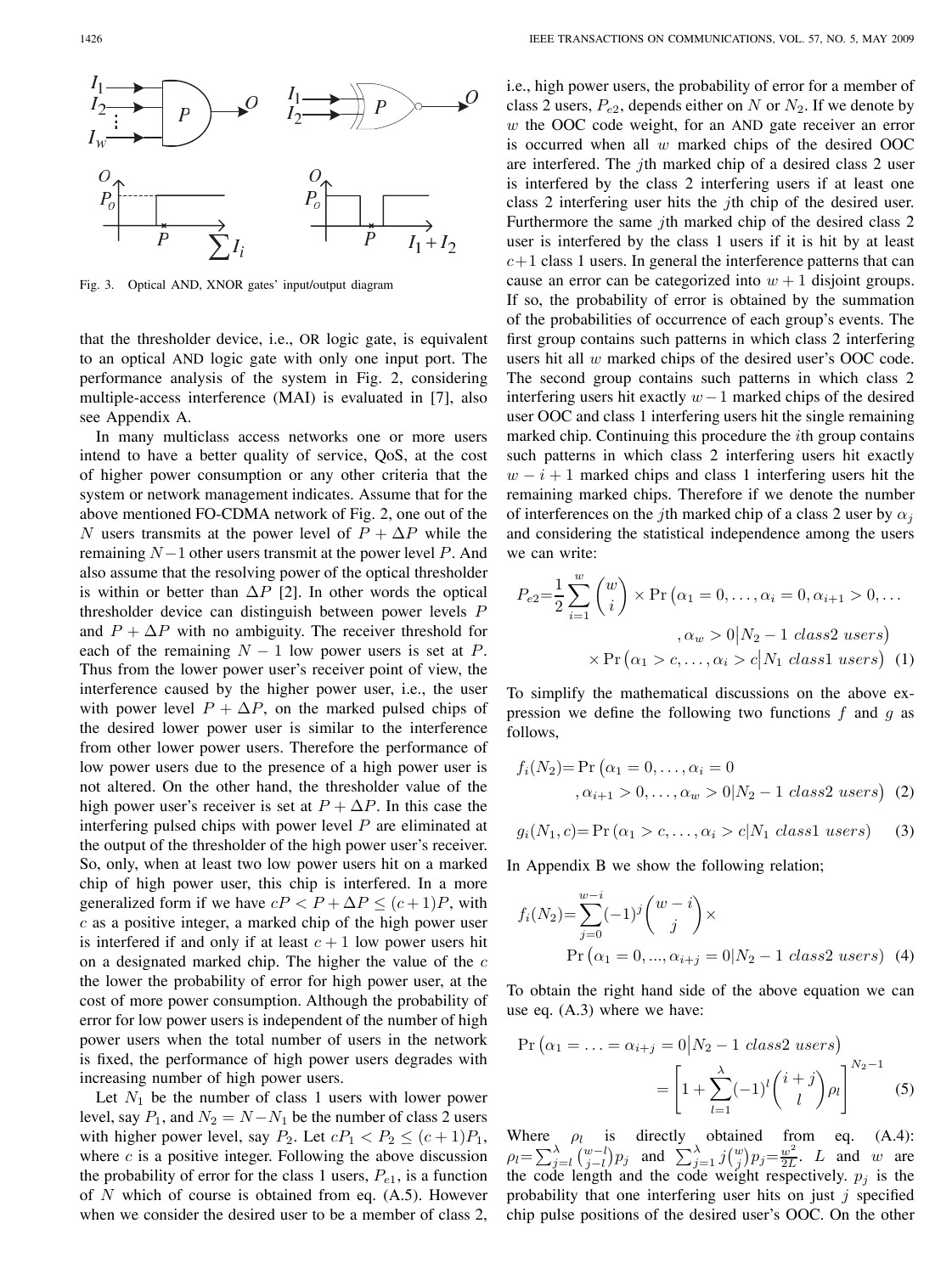hand from Appendix B:

$$
g_i(N_1, c) \le
$$
  
Pr(α<sub>1</sub> > 0, ..., α<sub>(c+1)i</sub> > 0|N<sub>1</sub> *interfering users*) (6)

We show in Appendix B also that:

$$
g_i(N_1, c) \le
$$
  
1 +  $\sum_{k=1}^{(c+1)i} (-1)^k { (c+1)i \choose k} \left[ 1 + \sum_{l=1}^{\lambda} (-1)^l {k \choose l} \rho'_l \right]^{N_1}$  (7)

Where we have  $\rho'_l = \sum_{j=l}^{\lambda} \binom{w-l}{j-l} p'_j$  and  $\sum_{j=1}^{\lambda} j \binom{(c+1)i}{j} p'_j =$  $\frac{w(c+1)i}{2L}$ . We have defined  $p'_j$  in Appendix B. Using (1)-(7) we have:

$$
P_{e2} = \frac{1}{2} \sum_{i=0}^{w} {w \choose i} f_i(N_2) g_i(N_1, c) \le \frac{1}{2} \sum_{i=0}^{w} {w \choose i} \times
$$
  

$$
\left\{ \sum_{j=0}^{w-i} (-1)^j {w-i \choose j} \left[ 1 + \sum_{l=1}^{\lambda} (-1)^l {i+j \choose l} \rho_l \right]^{N_2-1} \right\} \times
$$
  

$$
\left\{ 1 + \sum_{k=1}^{(c+1)i} (-1)^k {c+1 \choose k} \left[ 1 + \sum_{l=1}^{\lambda} (-1)^l {k \choose l} \rho'_l \right]^{N_1} \right\}
$$
(8)

Fig. 4 shows the upper bound of the performance of a twolevel system  $P_{e1}$  and  $P_{e2}$  as a function of the number of class 1 users, i.e.,  $N_1$  along with the simulation results. Note that the number of class 2 users is related to class 1 users simply by the expression  $N_2 = N - N_1$ . For this figure we have  $N = 20$ , the code length  $L = 80$ , the code weight  $w = 7$  and  $\lambda = 2$ . As it is observed from Fig. 4,  $P_{e1}$  remains constant whereas  $P_{e2}$  varies as  $N_2$  varies. We have  $P_{e2} < P_{e1}$  for  $1 \leq N_2 < N$ . The effect of c on  $P_{e2}$  is obvious from the figure where  $P_{e2}$  is improved considerably as c increases. In this case class 2 users consume higher power when compared to an ordinary one-level FO-CDMA system.

### III. TWO-LEVEL SYMMETRIC SYSTEMS

The results of section II indicates that dividing the total number of users in a FO-CDMA network into two classes, each of which having different power levels, there is no change in the performance of lower power users, when compared to one-level systems. However, the performance of higher power users improves and consequently has a better QoS, albeit with increased power consumption. One obvious question that arises here is whether in a given two-level system the performance of the users in both classes can be improved or not. In our follow up discussion we show that indeed it is possible to improve the performance of the users in both classes and the solution is a practical one provided we use advanced binary optical logic gate elements. For the two-level system introduced in section II, the average power consumption per user is given by  $P_{av} = (N_1 P_1 + N_2 P_2) / N$ . If we assume that users in both classes are distributed equally, i.e.,  $N_1 = N_2 = N/2$ , the above expression will be simplified to  $P_{av} = (P_1 + P_2)/2$ . Furthermore, for  $cP_1 < P_2 \le (c+1)P_1$ we simply obtain  $(c+1)P_1/2 < P_{av} \le (c+2)P_1/2$ . Hence,



Fig. 4. Probability of error for class 1 and class 2 users for AND logic gate structure FO-CDMA, analytical (upper bound for class 2 users) (solid lines) and simulation (points) results

one can observe that the average power consumption rises when  $c$  increases. In what follows we show that using optical logic gates, the multilevel signaling technique introduced in this paper benefits from the performance improvement as we observed in Fig. 4 without a need to increase  $c$  and consequently increasing power consumption. For this reason we choose the minimum possible value for c, i.e.,  $c = 1$  and  $P_1 < P_2 \leq 2P_2$ . We depict the scheme of the proposed system in Fig. 5. The thresholder block for class 2 users,  $H_2$ , remains as before which of course could be modeled as an OR logic gate or equivalently as an optical AND logic gate with one input port. The threshold's value is set at  $P_2$ . Therefore  $H_2$ rejects such received chips with power levels less than  $P_2$ , evidently including chips with power level  $P_1$ .  $H_1$  block, on the other hand, which is placed prior to the class 1 users' corresponding decoders may be designed in such a way that rejects chips with power level  $P_2$ . We show the input/output diagram due to such block in Fig. 6. Figure 6 also depicts the implementational scheme of  $H_1$  using optical AND and XNOR logic gates. As we observe from the figure the values of optical logic gates are not the same. To construct a logic gate with variable values using a logic gate with a fixed value one can employ the two following solutions: 1- feeding one input port of the fixed-value logic gate with a constant-power signal. The value of the resulting logic gate is adjusted by tuning the power of the mentioned signal. 2- cascading an optical attenuator or amplifier prior to the fixed-value logic gate. In this case the value of the resulting block is adjusted by the loss (or gain) value of the attenuator (or amplifier).

Since  $H_1$  and  $H_2$ , as shown in Fig. 6, reject one level of interference due to the other class, we call such a system, *two-level symmetric one-stage* optical logic gate structure. We can expand upon the above concept if we assume that class 2 users thresholder block,  $H_2$ , rejects not only received chips with power level  $P_1$  but also rejects the received chips with power level  $2P_1$ . In this case many interference patterns due to class 1 users are eliminated. In fact the desired marked chips of a class 2 user are hit by class 1 interfering users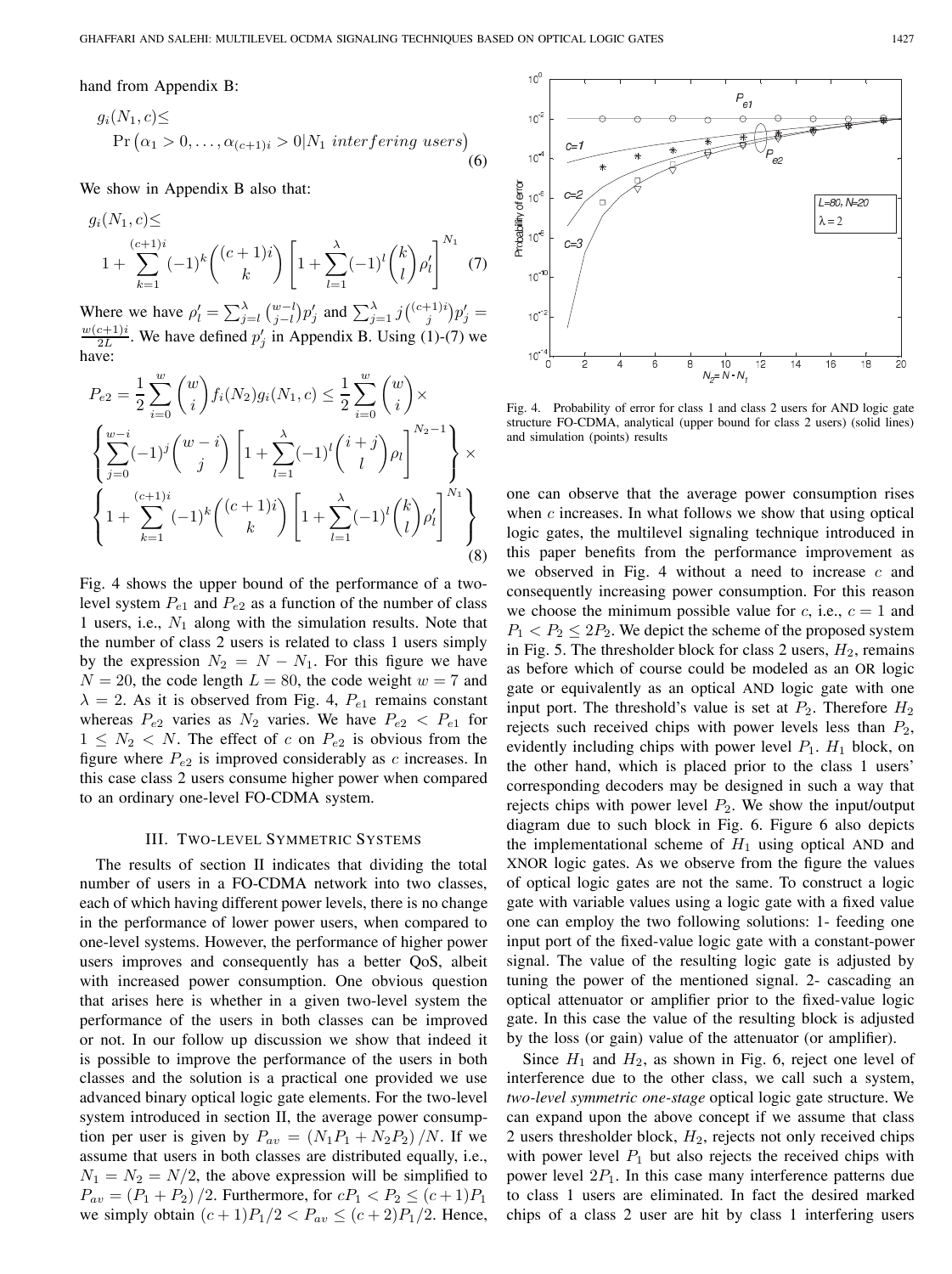

Fig. 5. Two-level FO-CDMA based on advanced binary optical logic gates



Fig. 6. Thresholder blocks due to class 1 and class 2 users for two-level one-stage system, input/output diagram and implementational architecture

if and only if at least three interfering users from class 1 interfere on the corresponding chip. Similarly, to mitigate the interference of class 2 users on class 1 users,  $H_1$  may reject such chips with power levels  $P_2$  and  $2P_2$ . Figure 7 shows the input/output diagram and the schematic of  $H_1$  and  $H_2$  for a *two-level two-stage* FO-CDMA receiver. One may intend to reduce MAI between the users of class 1 and the users of class 2 by applying more stages. In this case  $H_2$  rejects chips with power levels  $P_1$ ,  $2P_1$ , and  $3P_1$  while  $H_1$  rejects chips with power levels  $P_2$ ,  $2P_2$ , and  $3P_2$  using a combination of AND and XNOR optical logic gates. It is worthy to note that the resolving power of optical logic gates should be considered in the selection of power levels, i.e.,  $P_1$  and  $P_2$ . We know that the power level of the received optical chips is a linear combination of system's power levels. For example for a *twolevel three-stage* system if we have  $P_1 < P_2 < 2P_1 < P_1 +$  $P_2 < 2P_2 < 3P_1 < 2P_1 + P_2$  the resolving power of the gates ought to be better than the difference of the above mentioned power levels. In other word in this case the resolving power need to be better than the minimum value of the power levels  $(P_2-P_1)$ ,  $(2P_2-P_1)$ , and  $(3P_1-2P_2)$ . Therefore we can sum up that the depth of interference cancellation, or equivalently the number of stages, depends either on the values of power levels or on the optical logic gates resolving power.

In what follows we derive an upper bound on the probability of error for a *two-level symmetric K-stage* receiver. For such a system an error occurs on the desired user if all the  $w$ marked chips are interfered by the users of the same class or the opposite class. Once more we note that the *j*th marked chip is interfered iff it is hit by at least one user from the same



Fig. 7. Thresholder blocks due to class 1 and class 2 users for two-level two-stage system, input/output diagram and implementational architecture

class or it is hit by at least  $K+1$  users from the opposite class. Following the discussions in section II if the number of users in the same class is  $N'$  then  $f_i(N')$  indicates the following probability:

$$
f_i(N') = \Pr(\alpha_1 = 0, \dots, \alpha_i = 0, \alpha_{i+1} > 0, \dots, \alpha_w > 0 | N' - 1 \text{ users of the same class})
$$

and if the number of users in the opposite class is  $N''$  then  $g_i(N'', K)$  indicates the following probability:

$$
g_i(N'', K) =
$$
  
Pr  $(\alpha_1 > K, ..., \alpha_i > K | N''$  users of the opposite class)  
Censequartle R, and R, is obtained as follows.

Consequently 
$$
P_{e1}
$$
 and  $P_{e2}$  is obtained as follows,

$$
P_{e1} = \frac{1}{2} \sum_{i=0}^{w} {w \choose i} f_i(N_1) g_i(N_2, K)
$$
 (9)

$$
P_{e2} = \frac{1}{2} \sum_{i=0}^{w} {w \choose i} f_i(N_2) g_i(N_1, K)
$$
 (10)

Where from  $(4)$ ,  $(5)$  and  $(7)$  we have:

$$
f_i(N') = \sum_{j=0}^{w-i} (-1)^j {w-i \choose j} \left[ 1 + \sum_{l=1}^{\lambda} (-1)^l {i+j \choose l} \rho_l \right]^{N'-1}
$$
(11)

$$
g_i(N'', K) \le 1 +
$$
  
\n
$$
\sum_{k=1}^{(K+1)i} (-1)^k \binom{(K+1)i}{k} \left[ 1 + \sum_{l=1}^{\lambda} (-1)^l \binom{(K+1)i}{l} \rho'_l \right]^{N''}
$$
\n(12)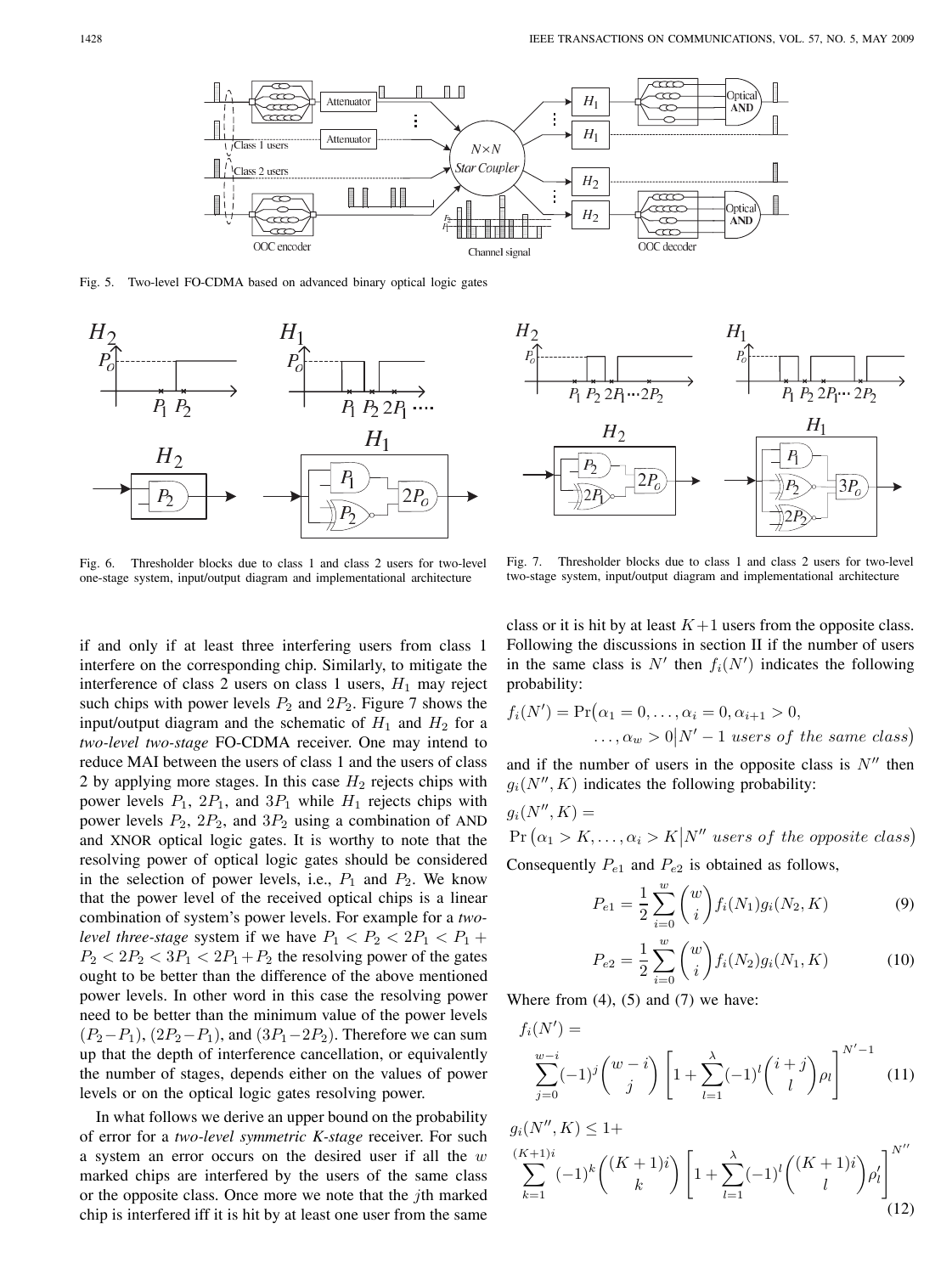

Fig. 8. Probability of error for class 1 and class 2 users vs. number of users in class 1 (or class 2) and number of stages for a symmetric two-level system

Figure 8 shows  $P_{e1}$  and  $P_{e2}$  as a function of  $N_1$  (or  $N_2$ ) and K. In this figure we have  $N = 40$ , the code length  $L = 400$ , the code weight  $w = 16$  and  $\lambda = 2$ . The results are obtained for the worst case scenario from the interference pattern point of view, i.e., when OOC codes are designed such that two different codes interfere in 0 or  $\lambda$  chip positions [7]. From Fig. 8 we observe that when  $K$ , the number of the stages, increases the performance of the system is improved. The performance enhancement in this case is due to the reduction of MAI caused by the interfering users of the opposite class. It is worthy to note that the system performance in this case is obtained at no cost in terms of increasing the power level of the desired user but at a cost of higher receiver complexity. However  $K$ can not be increased without any restrictions. In Appendix C we obtain the maximum permissible value of  $K$  as a function of power levels in use. Another result that is obtained from Fig. 8 is that when the probability of error is set to be better than a predefined value, the maximum number of users that the two-level system can accommodate is maximized when the users are distributed equivalently between the two classes, that is  $N_1 = N_2 = N/2$ .

# IV. MULTILEVEL FO-CDMA SYSTEMS

In this section we generalize the proposed model of a twolevel system to a multilevel FO-CDMA system. Here we consider an M-level K-stage system where the number of classes is equal to the number of power levels employed, i.e.,  $M$ . On the other hand  $K$ -stage receiver can eliminate up to  $K$  interferences caused by the other classes' users in a single chip of the desired user. We assume once again that N active users are communicating through the network and each user can transmit its information with power level  $P_m$ where  $m = 1, 2, \ldots, M$ . Let  $N_m$  denotes the number of users that communicate at power level  $P_m$ . Evidently we always have  $\sum_{m=1}^{M} N_m = N$ . Without any loss of generality we assume that  $P_1 < P_2 < \ldots < P_M$ . Suppose that the desired user has a power level  $P_i$ . In a *multilevel one-stage* system the desired user thresholder block which is placed prior to



Fig. 9. Thresholder blocks due to class j users for M-level one-stage system, implementational architecture

it's corresponding decoder, namely  $H_i$ , rejects received chips with power levels  $P_1, \ldots, P_{j-1}, P_{j+1}, \ldots, P_M$ . Following the discussion in section III this block contains an AND logic gate with value  $P_1$ , and  $M - 2$  XNOR gates with values  $P_2, \ldots, P_{j-1}, P_{j+1}, \ldots, P_M$ . The output of these  $M-1$  gates feed the input of yet another  $(M - 1)$ -input AND logic gate with value  $(M - 1)P_0$  as shown in Fig. 9. The construction of a *multilevel K-stage* receiver is not straightforward. In this case  $H_j$  should reject all received chips with power levels  $a_1P_1+a_2P_2+\ldots+a_{j-1}P_{j-1}+a_{j+1}P_{j+1}+\ldots+a_{M}P_{M}$  where  $a_m$ s are all non-negative integers such that  $\sum_{m=1,m\neq j}^{M} a_m =$  $1$  or  $2...$  or  $K$ . Depending on  $M$  and  $K$  this linear equation may have many solutions. Though the implementation of such a system especially for large  $M$  and  $K$  may not be simple still we can obtain the performance of a *multilevel K-stage* system in order to understand its characteristics and operational behavior.

To obtain the probability of error for a *multilevel K-stage* system we use the symmetric property of the system and evaluate  $P_{ei}$  which is the probability of error for the users at power level  $P_i$ . The solution for multilevel systems is similar to that of two-level systems since in this case the desired user encounters  $N_j - 1$  interfering users in its corresponding class and  $N - N_j$  interfering users from other classes. The marked chips of the desired user are hit by other classes' interfering users iff at least  $K + 1$  of these users interfere with the corresponding chips. So similar to eq. (8) we can write,

$$
P_{ej} = \frac{1}{2} \sum_{i=0}^{w} {w \choose i} f_i(N_j) g_i(N - N_j, K)
$$
 (13)

where the related functions,  $f_i$  and  $g_i$ , are obtained from (9).

## V. THROUGHPUT ANALYSIS

In general the maximum achievable throughput of a network presents a useful view on the operation and the performance of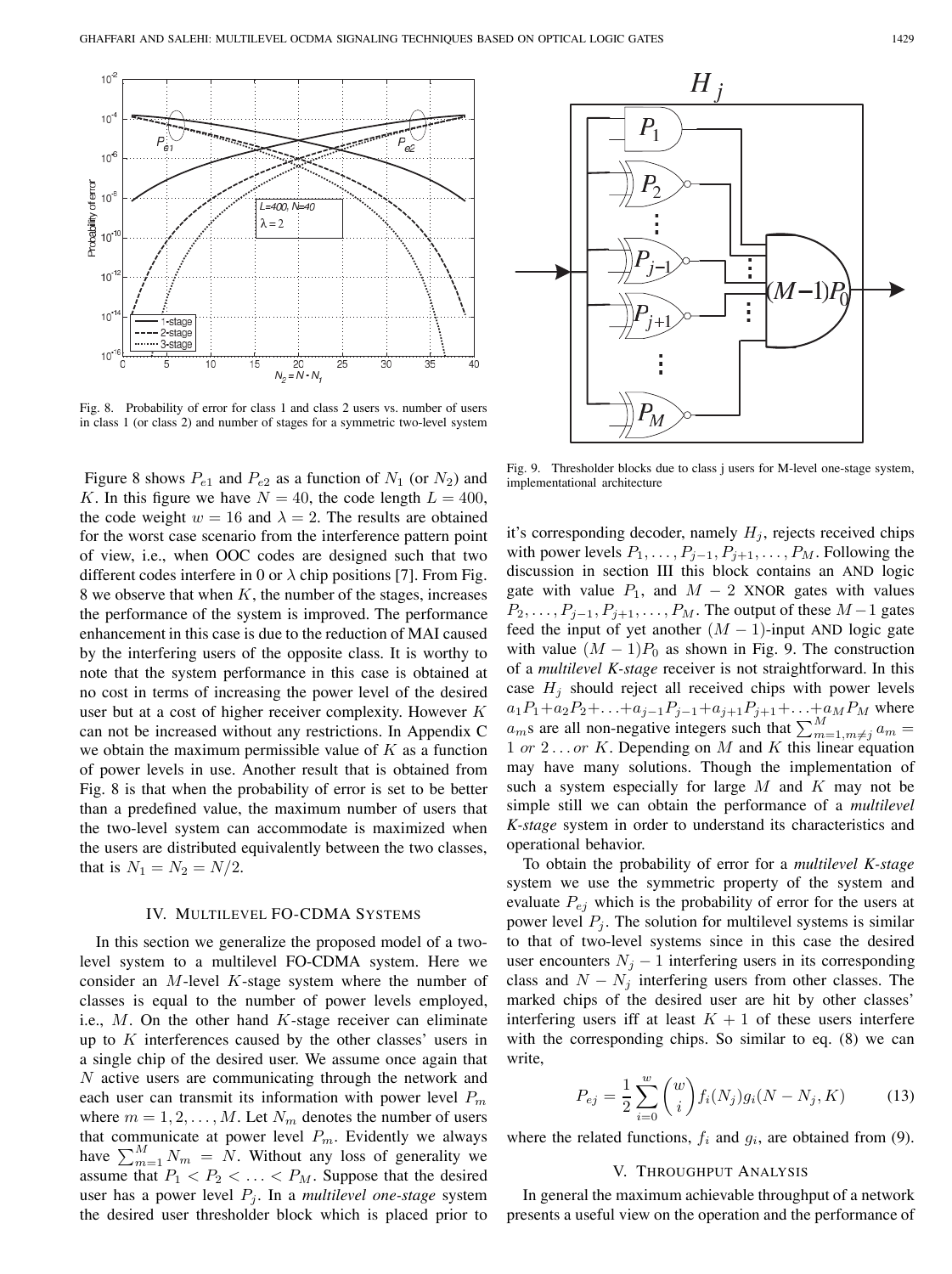the corresponding system. In this section we employ throughput as a measure with which we compare the performance of the proposed multilevel FO-CDMA system with the ordinary one-level FO-CDMA system. To obtain the throughput efficiency of a FO-CDMA system we assume that all users communicate with BER  $< 10^{-9}$ . So for a constant number of users, N, and for a predefined value of  $\lambda$ , e.g.,  $\lambda = 2$ , we need to obtain the minimum possible value for the code length  $L$ , and optimum value for the code weight  $w$ , such that we first obtain the probability of error to be less than  $10^{-9}$  and secondly the Johnson bound on the number of the codewords i.e.,  $N \leq \frac{(L-1)...(L-\lambda)}{w(w-1)...(w-\lambda)}$  is to be satisfied [3]. For multilevel systems we assume that users are distributed uniformly among the  $M$  classes. In other words we have  $N_1 = N_2 = \ldots = N_M = N/M$ . Certainly this condition puts a limit on our choice of  $N$  and  $M$  such that  $N$  being multiplicand of  $M$ . Eq. (A.5) is used to obtain the probability of error for ordinary one-level FO-CDMA and eq. (13) is used to obtain the upper bound on the probability of error for *multilevel K-stage* FO-CDMA system. For the system considered in this paper the total throughput of the network is proportional to the bit-rate divided by the chip-rate of all the users. So let  $N/L$  be the maximum achievable throughput for the system considered in the above discussions.

Figure 10 compares the throughput of a one-level with that of a two-level FO-CDMA system. The results show a considerable improvement for the two-level system. We observe that for  $K = 3$ , throughput of the two-level system is approximately twice the throughput of the one-level system. The same comparison is presented in Fig. 10 where the throughput of a four-level system is shown along with that of a one-level system. Once again an improvement in throughput efficiency is observed here. It is important to investigate the variations of  $g_i(N'', K)$  as a function of K. Based on its fundamental definition the function  $g_i(N'', K)$  indicates the effect of other classes' interferences on the desired user. We can show that  $g_i(N'', K)$  for high enough values of K is zero for all  $i > 0$ . To see this mathematically and from appendix B we note that:

$$
g_i(N'', K) =
$$
  
Pr( $\alpha_1 > K, ..., \alpha_i > K|N''$  users of the other classes)  
 $\leq$ Pr( $\alpha_1 > 0, ..., \alpha_{i,K} > 0|N''$  users of the same class)

Each interfering user may cause interference on the desired user at maximum  $\lambda$  chips. So if we have  $K > N''\lambda$  the upper bound on  $g_i(N'', K)$  is equal to zero and consequently  $g_i(N'', K) = 0$  for all  $i > 0$ . This result indicates that we can completely eliminate the interference due to other classes. In other words the users of each class only observe the interfering users of their own corresponding class and the other classes' users do not affect them. Therefore the users of each class are independent from the other classes' users. In this case the throughput of a multilevel system with  $M$  power levels is  $M$ times of the ordinary one-level system since each class by itself can accommodate the number of users that the one-level system can accommodate.



Fig. 10. Maximum achievable throughput for the two-level and four-level systems vs. number of users and number of stages

#### VI. CONCLUSION

In this paper we have introduced a new signaling scheme based on power-level division for FO-CDMA communication systems. In this signaling technique we divide network's users into a number of groups. The members within a group transmit their information at the same power level but different from the other groups' members. The receiver design based on optical logic gates not only presents the needed ultra high speed optical processing but also mitigates the multiple-access interference of the undesired users, specifically interfering users from the other groups. In particular we introduced a two-level system in which the members of one group gain an improvement in QoS at the cost of consuming higher power when compared to the other classes' users. The receiver design of such system does not differ from the well known AND logic gate structure for FO-CDMA systems. On the other hand we show that using a special combination of optical OR, AND, and XNOR logic gates at the receiver end prior to the corresponding decoder we can improve the performance of all classes' users without a need to increase power consumption. Such a design leads to increasing the throughput of the network which we show to be proportional to the number of power levels used in the system.

## APPENDIX A

If  $L$ ,  $\lambda$ ,  $w$  and  $N$  denote code length, code weight, crosscorrelation coefficient and the number of users respectively, the probability of error caused by MAI is obtained as follows,

$$
P_e = \frac{1}{2} \Pr\left( error|1\right) + \frac{1}{2} \Pr\left( error|0\right)
$$

Neglecting shot noise the first term on the right hand side of the above equation is equal to zero. An error is occurred, by the MAI noise, only when the transmitted bit is 0. If we show the number of interference on the ith marked chip of the desired OOC by  $\alpha_i$  according to Fig. 2 the probability of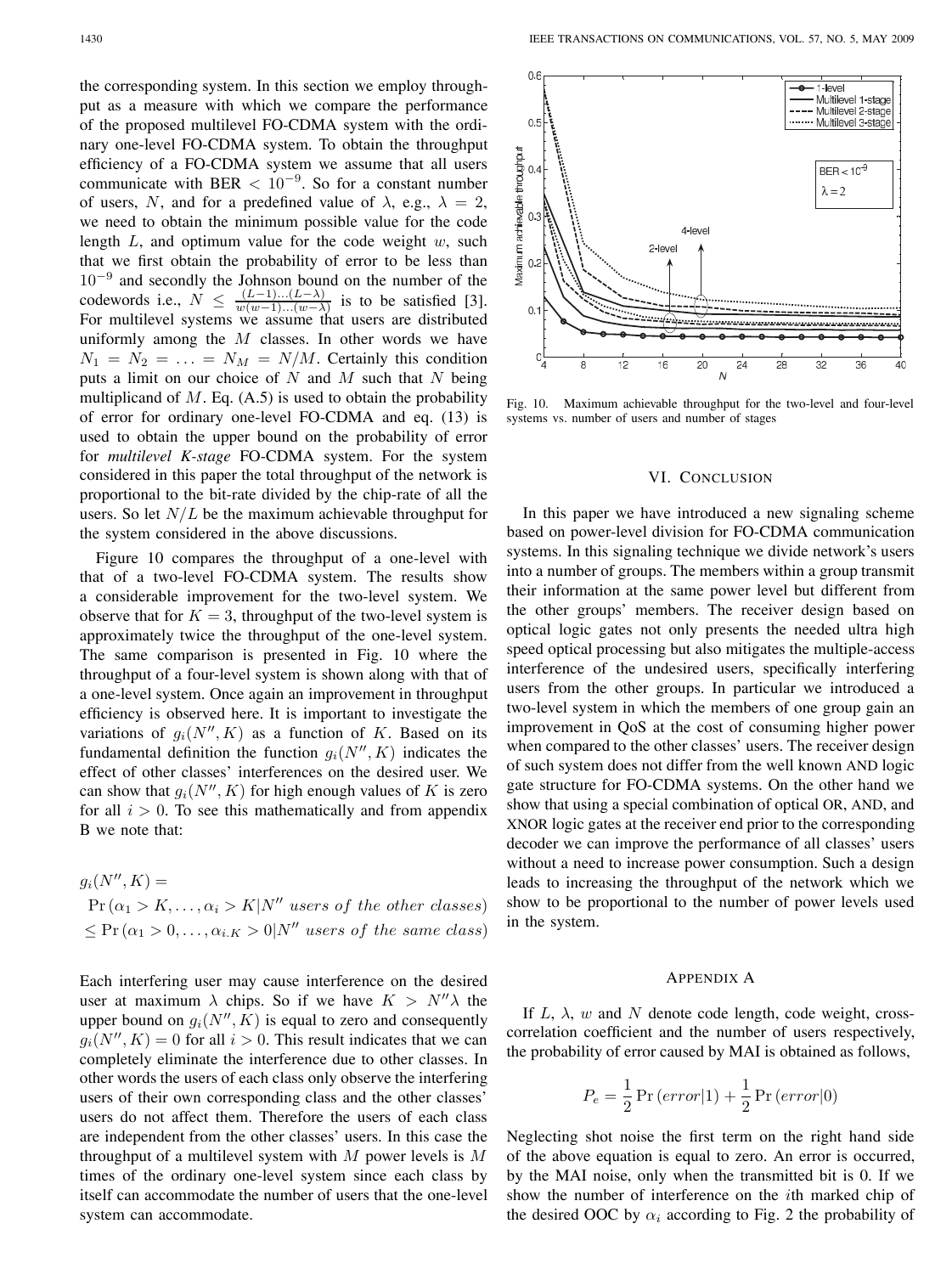error is as follows [7],

$$
P_e = \frac{1}{2} \Pr\left(\text{error}|0\right) = \frac{1}{2} \Pr\left(\alpha_1 > 0, \alpha_2 > 0, \dots, \alpha_w > 0\right)
$$
  
= 1 - \Pr\left(\alpha\_1 = 0 \text{ or } \alpha\_2 = 0 \text{ or } \dots \text{ or } \alpha\_w = 0\right)  
= 1 + \sum\_{k=1}^{w} (-1)^k {w \choose k} \Pr\left(\alpha\_1 = \alpha\_2 = \dots = \alpha\_k = 0\right) (A.1)

Note that the maximum allowable cross-correlation coefficient for our OOC set is  $\lambda$ . Let  $p_1, p_2, \ldots$ , and  $p_\lambda$  denote  $\lambda$ parameters each defined as follows:  $p_1$  is the probability that one interfering user hits on just one specified chip pulse position of the desired user's OOC.  $p_2$  is the probability that it hits on exactly two specified chip pulse positions of the desired user's OOC and so on. In an OOK OCDMA system the following relation is valid for the interference probabilities [7]:

$$
\sum_{k=1}^{\lambda} k \binom{w}{k} p_k = \frac{w^2}{2L} \tag{A.2}
$$

With the above definition, the  $\lambda$  events that are related to  $p_1, p_2, \ldots$ , and  $p_\lambda$  are disjoint. Furthermore all  $N - 1$ interfering users are independent and hence we can write:

$$
\Pr(\alpha_1 = \alpha_2 = \ldots = \alpha_k = 0) = \left[1 + \sum_{l=1}^{\lambda} (-1)^l {k \choose l} \rho_l \right]_{(A.3)}^{N-1}
$$

where we have defined:

$$
\rho_l = \Pr(\alpha_1 = \dots = \alpha_l = 1 | one \text{ interfering user}) =
$$
  
\n
$$
p_l + \binom{w - l}{1} p_{l+1} + \dots + \binom{w - l}{\lambda - l} p_{\lambda} = \sum_{i=l}^{\lambda} \binom{w - l}{i - l} p_i
$$
  
\n(A.4)

Substituting  $(A.4)$  in  $(A.3)$  and using  $(A.2)$  we can rewrite (A.1) as follows:

$$
P_e = \frac{1}{2} \left\{ 1 + \sum_{k=1}^{w} (-1)^k {w \choose k} \right\}
$$

$$
\times \left[ 1 + \sum_{l=1}^{N} \sum_{i=l}^{N} (-1)^l {k \choose l} {w-l \choose i-l} p_i \right]^{N-1} \right\}
$$
(A.5)

However it is shown that if OOC codes are chosen such that  $p_k = 0$  for  $1 \le k \le \lambda - 1$  and thus only  $p_\lambda \ne 0$ , we obtain an upper bound on the performance of such an OCDMA system with generalized OOCs.

# APPENDIX B

In this appendix we obtain expressions (4) and (6). From (2) we have:

$$
f_i(N_2) = \Pr(\alpha_1 = 0, \dots, \alpha_i = 0, \n\alpha_{i+1} > 0, \dots, \alpha_w > 0 | N_2 - 1 \text{ class 2 users})
$$
\n
$$
-\Pr[(\alpha_1 = 0, \dots, \alpha_i = 0) \text{ and } (\alpha_{i+1} = 0 \text{ or } \alpha_{i+2} = 0 \n\dots \text{ or } \alpha_w = 0) | N_2 - 1 \text{ class 2 users} ] \quad (B.1)
$$

From the well-known property of the probability of the union of events with the aid of the probability of their mutually exclusive events we can write:

$$
f_i(N_2) = \left[ \Pr\left(\alpha_1 = \ldots = \alpha_i = 0 \middle| N_2 - 1 \text{ class 2 users}\right) - \sum_{j=1}^{w-i} \Pr\left(\alpha_1 = \ldots = \alpha_i = \alpha_{i+j} = 0 \middle| N_2 - 1 \text{ class 2 users}\right) + \frac{1}{2!} \sum_{j,j'=1 \middle| j \neq j'}^{w-i} \Pr\left(\alpha_1 = \ldots = \alpha_i = \alpha_{i+j} = \alpha_{i+j'} = 0 \middle| N_2 - 1 \text{ class 2 users}\right) - \ldots \right] = \sum_{j=0}^{w-i} {w-i \choose j} \Pr\left(\alpha_1 = \ldots = \alpha_{i+j} = 0 \middle| N_2 - 1 \text{ class 2 users}\right)
$$
\n(B.2)

To obtain inequality (6) we first assume the number of interferences on the *i*th chip of the desired user as  $\alpha_i$ . It is evident that each interfering user can not hit on a single marked chip of the desired user more than once. To evaluate  $Pr(\alpha_1 > c, \ldots, \alpha_i > c)$  one can assume that there are at least  $(c + 1) \times i$  interfered chips containing i columns and each column with at least  $c + 1$  interfered chips. To obtain an upper bound on  $Pr(\alpha_1 > c, \dots, \alpha_i > c)$ , we can rearrange the interfered chips vertically and find the probability that they are interfered at least by one marked chips of the interfering users. By doing so we can write:

$$
\Pr\left(\alpha_1 > c, \dots, \alpha_i > c\right) \le \Pr\left(\alpha_1 > 0, \alpha_2 > 0, \dots, \alpha_{(c+1)i} > 0\right) \quad (B.3)
$$

One can check that the right-hand side of the above inequality is similar to the expression in (A.1) and thus can be obtained by following the approach presented in Appendix A but with a change in the code weight of the desired user. In this case we denote the code weight of the interfering users by w and the code weight of the desired user by  $w' = (c+1)i$ . Using the same definition on  $p'_1, p'_2, \ldots$ , and  $p'_\lambda$  as in Appendix A we can rewrite (A.2) as:

$$
\sum_{k=1}^{\lambda} k \binom{w'}{k} p'_k = \frac{ww'}{2L} \tag{B.4}
$$

Using  $(A.3)-(A.5)$  we have:

$$
\Pr(\alpha_1 > c, ..., \alpha_i > c) \n\leq \Pr(\alpha_1 > 0, \alpha_2 > 0, ..., \alpha_{(c+1)i} > 0) \n= 1 + \sum_{k=1}^{w'} (-1)^k {w' \choose k} \left[ 1 + \sum_{l=1}^{\lambda} (-1)^l {k \choose l} \rho'_l \right]^{N-1}
$$
\n(B.5)

where  $\rho'_l = \sum_{j=l}^{\lambda} \binom{w-l}{j-l} p'_j$ .

## APPENDIX C

In this appendix we obtain the maximum allowable number of stages, K, for a two-level system. Assume that the minimum resolving power of the optical logic gates is  $P<sub>b</sub>$ . For a two-level system we choose  $P_1$  and  $P_2$  as an integer multiple of  $P_b$ . Let  $P_1 = A_1 P_b$  and  $P_2 = A_2 P_b$  with  $A_1$  and